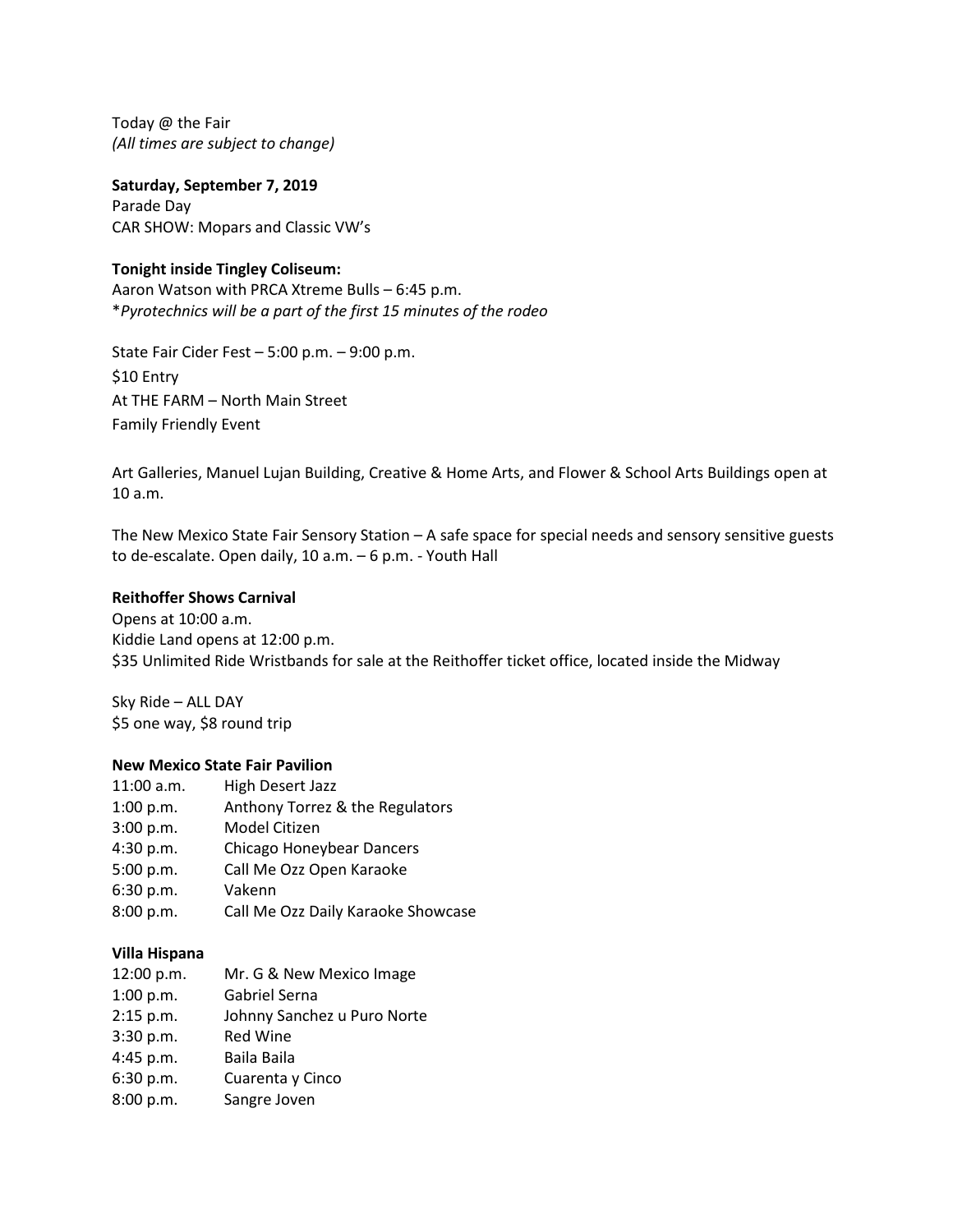### **Indian Village**

- 12:00 p.m. Ms. Faye Sarracino
- 12:15 p.m. Navajo Rug Weaver
- 1:00 p.m. Shiprock Navajo & Dance Group
- 2:00 p.m. Midnight Ryders
- 3:00 p.m. Hoyapi Hopi Dance Group
- 4:00 p.m. Talibah Begay
- 5:00 p.m. Shiprock Navajo Song & Dance Group
- 6:00 p.m. Hoyapi Hopi Dance Group
- 7:00 p.m. International Native Flute Player Jakey Skye
- 8:00 p.m. Totonac Pole Flyers
- 9:00 p.m. Rude Boys

### **African American Pavilion**

- 11:30 a.m. Los Tapatios
- 12:45 p.m. Ballet en Fuego
- 2:00 p.m. Sensational Highway Singers
- 3:15 p.m. Kapaya Lukusa
- 4:00 p.m. 2019 USA Powerlifting NMSF Powerlifting Championship
- 4:30 p.m. Mirage A Santana Experience
- 5:45 p.m. Rodney & Friends
- 7:00 p.m. Fat City

## **Creative Arts Building**

| 10:00 a.m.   | Leathercraft            |
|--------------|-------------------------|
| 10:00 a.m.   | Woodturners             |
| 10:00 a.m.   | Woodworkers             |
| 10:00 a.m.   | 3D Art Demonstration    |
| 10:00 a.m.   | Calligraphy             |
| $10:30$ a.m. | Chef Ray Duey           |
| 12:00 p.m.   | Cloggers                |
| 1:30 p.m.    | Home Arts Demonstration |

#### **Creative Arts Lot**

| $11:45$ a.m. | <b>Canine Stars</b> |
|--------------|---------------------|
| 3:30 p.m.    | <b>Canine Stars</b> |

#### **Flower Building**

3:00 p.m. "Flowers for the Winners Circle"

#### **Dairy Barn**

| 9:30 a.m.  | Sheep to Shawl                  |
|------------|---------------------------------|
| 10:00 a.m. | <b>Milking Demonstrations</b>   |
| 11:45 a.m. | <b>Great American Pig Races</b> |
| 12:00 p.m. | Classify Jr. Market Goats       |
| 1:30 p.m.  | <b>Great American Pig Races</b> |
| 4:00 p.m.  | <b>Great American Pig Races</b> |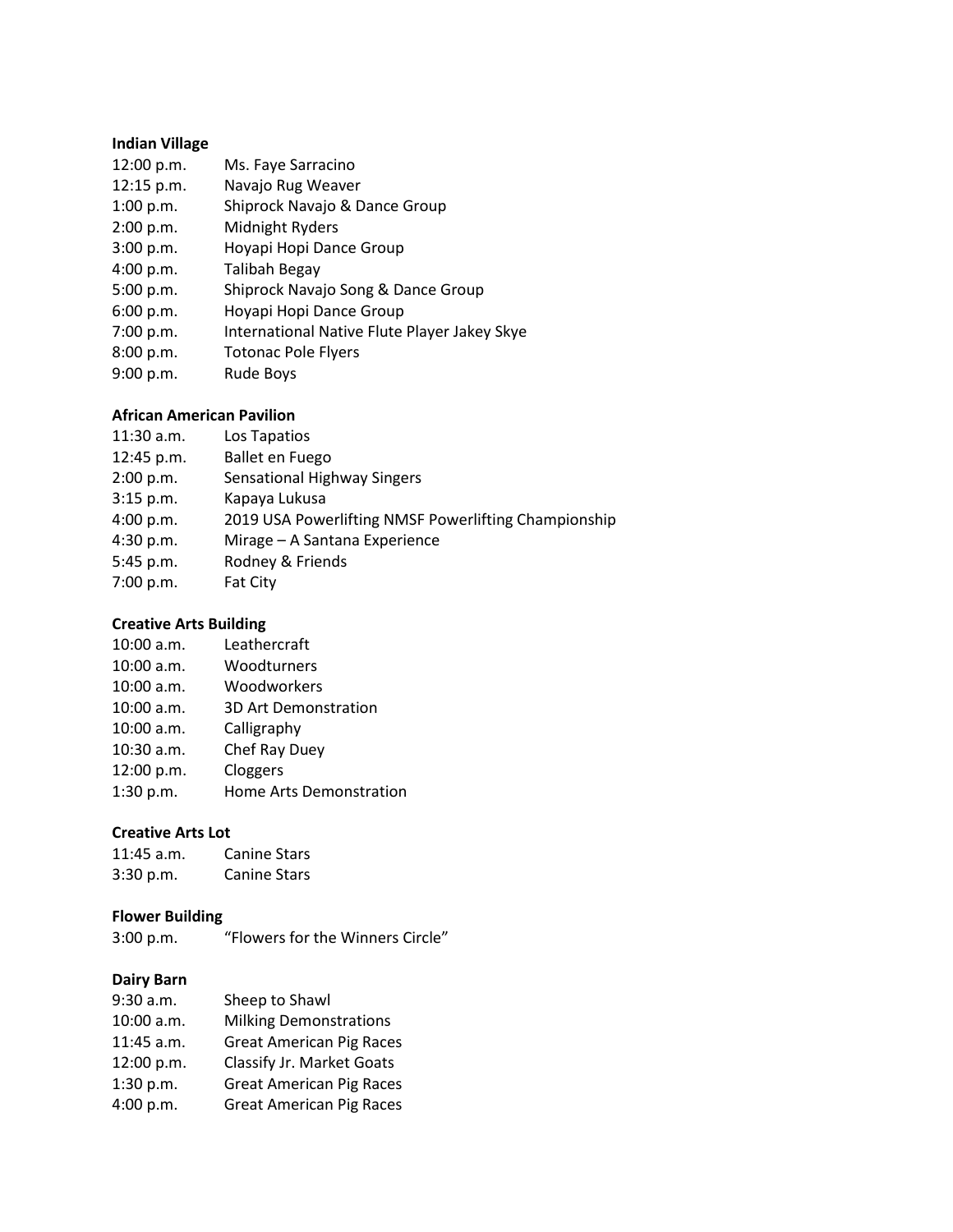4:00 p.m. Wool Lead Show 6:00 p.m. Great American Pig Races

#### **Indoor Horse Arena**

9:00 a.m. Mule/Donkey Show

## **Rabbit/Poultry Building**

| 8:00 a.m. | Jr. Rabbit/Cavy Show |
|-----------|----------------------|
| 9:00 a.m. | Jr. Poultry Show     |

### **Youth Hall**

| $10:15$ a.m. | <b>Great American Duck Races</b> |
|--------------|----------------------------------|
| 1:00 p.m.    | <b>Great American Duck Races</b> |
| 3:00 p.m.    | <b>Great American Duck Races</b> |
| 5:00 p.m.    | <b>Great American Duck Races</b> |
| 6:30 p.m.    | <b>Great American Duck Races</b> |

#### **Agricultural Building**

| 1:00 p.m. | <b>Battle of the Salsas</b>     |
|-----------|---------------------------------|
| 3:00 p.m. | Red, White and Brews Happy Hour |

#### **Youth/Box Car Stage**

| 7:00 p.m. | 2019 USA Powerlifting NMSF Deadlift Championship |
|-----------|--------------------------------------------------|
|-----------|--------------------------------------------------|

### **Box Car Lawn**

10:00 a.m. ALL DAY Play with Giants

### **Kiddie Lot – Southwest corner of Main St. & Heritage Ave.**

| $11:15$ a.m. | Sea Lion Splash |
|--------------|-----------------|
| 2:15 p.m.    | Sea Lion Splash |
| 7:00 p.m.    | Sea Lion Splash |

## **The Farm**

| 9:30 a.m. | <b>State Fair Ambassadogs</b> |
|-----------|-------------------------------|
| 5:00 p.m. | <b>State Fair Cider Fest</b>  |

## **Main Street Stage – Between Natural Resources Building & Hispanic Arts**

- 11:45 a.m. Magic Show: Sheldon Casavant
- 12:15 p.m. Chicago Honey Bear Dancers
- 1:45 p.m. Magic Show: Sheldon Casavant
- 2:45 p.m. Chicago Honey Bear Dancers
- 4:30 p.m. Magic Show: Sheldon Casavant
- 6:00 p.m. Magic Show: Sheldon Casavant
- 6:30 p.m. Chicago Honey Bear Dancers

## **Gate 1 – Main Entrance**

| $10:00$ a.m. | ALL DAY Nintendo Switch Road Trip |
|--------------|-----------------------------------|
| $10:00$ a.m. | ALL DAY Sling Shot                |